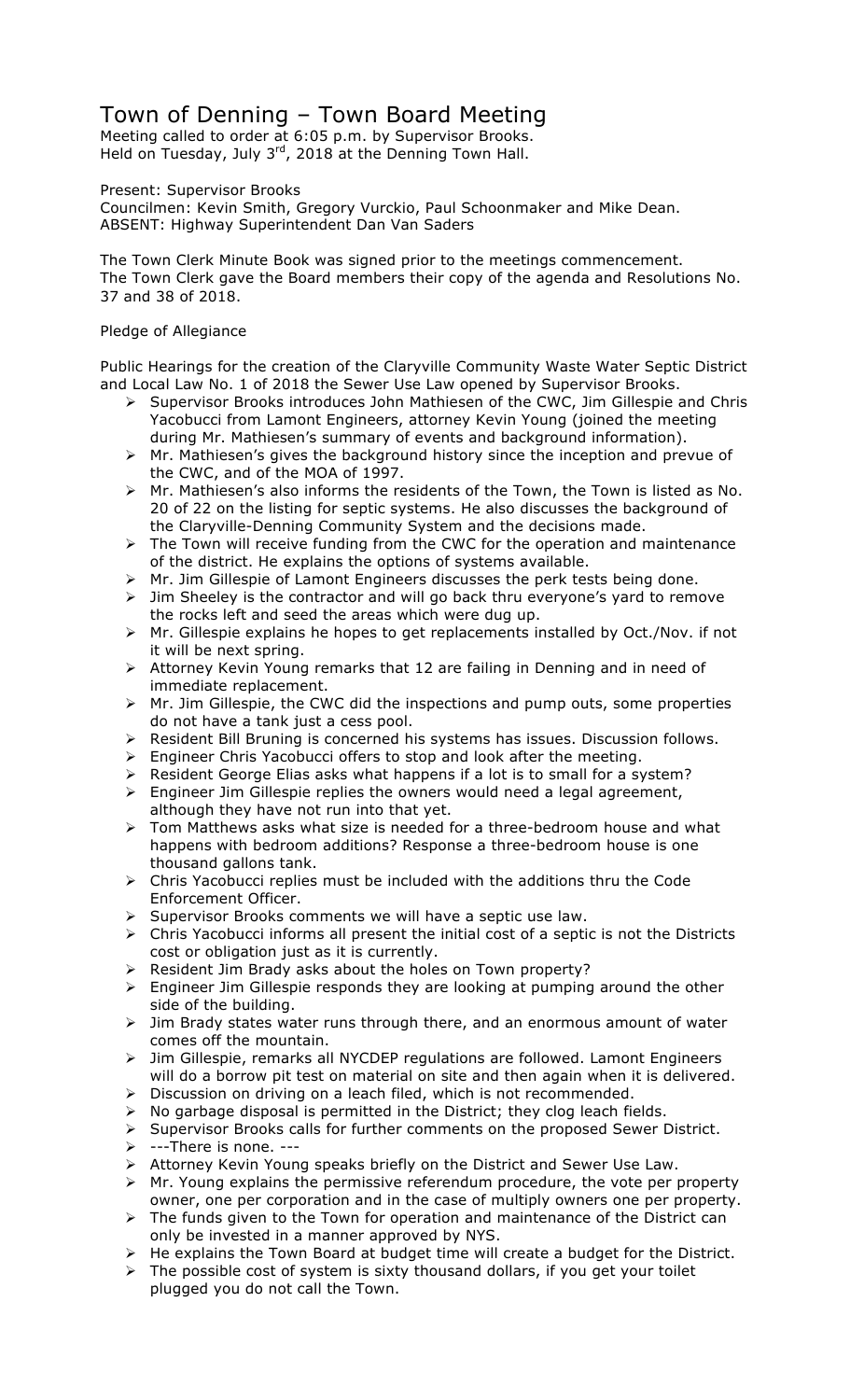- $\triangleright$  Mark Boncek asks what happens when the funds run out?
- $\triangleright$  Mr. Young replies the Town Board was adamant that the District would dissolve.
- $\triangleright$  Mr. Young states the Town Board was also adamant that no fees would be charged, they made him remove that section from the law, however that could change with a different Town Board.
- $\triangleright$  Supervisor Brooks remarks there had been discussion on expanding the District however we did not want that, as the CWC is still responsible for septic's outside of the District.
- ! George Elias asks about systems being flooded?
- $\triangleright$  Chris Yacobucci replies all systems are designed for the 100-year floodplain.
- > Thomas Matthews asks what is the method of stopping someone who did something wrong?
- $\triangleright$  Mr. Young replies it is a code violation.
- $\triangleright$  Supervisor Brooks remarks; he knows he said it would be out to a vote, however with twelve systems failing he decided to peruse a permissive referendum. Further stating; there is no down side, the Town will hire a local contractor, the Town can hire the CWC to inspect, no fee for the District, when the money is expended the District will dissolve, the Town Board in the future can amend any of this though.
- ! Supervisor Brooks call for further comment or questions?
- $\triangleright$  Tom Matthews asks who does a report every year?
- > Mr. Young replies it's the Town's money.
- $\triangleright$  Resident Andrea Adams asks about investment of funds.
- $\triangleright$  Supervisor Brooks and Mr. Young responds the Town may only invest in a specific manner as approved by NYS.
- ! Resident George Elias thanks everyone for their efforts on this "monumental thing."
- ! Supervisor Brooks remarks and thanks attorney Kevin Young saying you have been involved prior to the MOA.
- $\triangleright$  Supervisor Brooks thanks John Mathiesen, who has been a huge help and in taking matters before the CWC Board.
- > Supervisor Brooks thanks both Jim Gillespie and Chris Yacobucci for their great work and in keeping everyone informed.
- > Jim Gillespie comments contractor Jim Sheeley will be back around smoothing out the test holes, remove rock and seeding.

Where Upon a Motion to Adjourn both Public Hearings; for the creation of the Claryville Community Waste Water Septic District and for Local Law No. 1 of 2018 the Sewer Use Law at 7:02 pm is made by Councilman Gregory Vurckio, 2nd by Councilman Mike Dean. All in favor. Motion carried by a 4 to 0 vote.

Supervisor Brooks calls for a vote pertaining to Resolutions No. 37 and No. 38 of 2018.

# Resolution No. 37 of 2018

#### **RESOLUTION OF THE TOWN BOARD OF THE TOWN OF DENNING FOR ESTABLISHMENT OF WASTEWATER DISPOSAL DISTRICT AFTER PUBLIC HEARING**

WHEREAS, on May 1, 2018 the Town Board of the Town of Denning, New York (the "Town"), duly adopted a resolution accepting and adopting the materials needed for the formation of the Wastewater Disposal District, including a description of the proposed district, reciting that the cost of the formation of the Wastewater Disposal District will be fully subsidized by the City of New York, through the Community Wastewater Management Program and directing a copy of the Engineer's Report and Plan, Service Area Map and a detailed explanation of the costs to each residential and non-residential landowner to be placed in the Town Clerk's office and made available for public inspection,

WHEREAS, the Town Board did, on May 1, 2018 duly adopt a resolution specifying that said Town Board shall meet at the Town Hall, Town of Denning, New York on the 3rd day of July, 2018, for the purpose of conducting a public hearing on such proposal to establish the wastewater disposal district with the specified improvements and to hear all persons interested in the subject thereof concerning the same,

WHEREAS, copies of said order were duly published and posted according to law, and said Town Board did at, the time and place specified in said order, duly meet and consider such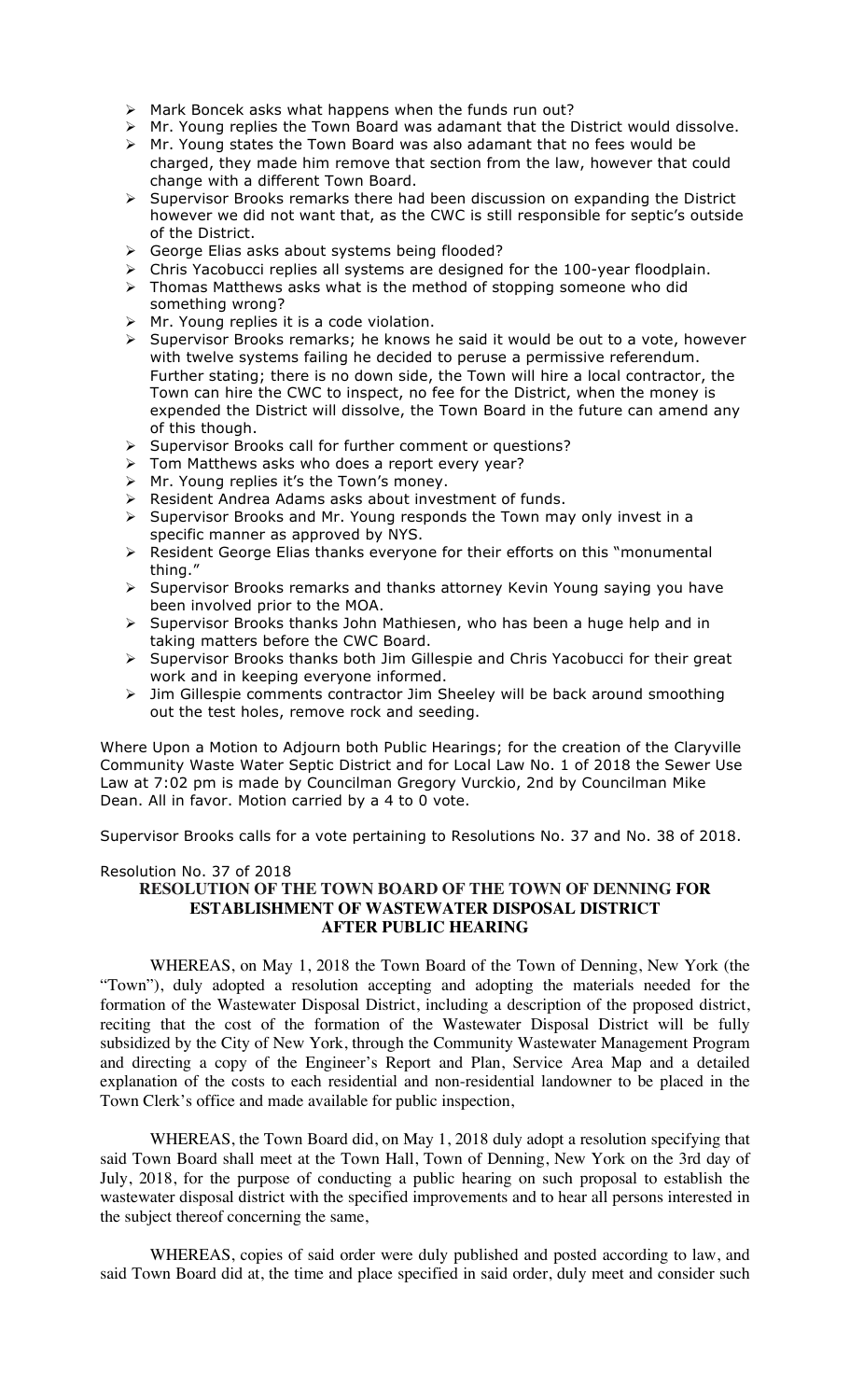proposal and heard all persons interested in the subject thereof, who appeared at such time and place, concerning the same, and

WHEREAS, the evidence offered at such time and place requires that the Town Board make the determinations hereinafter made;

NOW, THEREFORE, BE IT RESOLVED, by the Town Board that it be and hereby is determined as follows:

(1) The notice of hearing was published and posted as required by law and is otherwise sufficient.

(2) That all of the property and property owners, within the proposed Wastewater Disposal District are benefitted thereby.

(3) That all of the property and property owners benefitted are included within the proposed Wastewater Disposal District.

(4) It is in the public interest to establish the proposed Wastewater Disposal District as hereinafter described, and be it

FURTHER RESOLVED, that the Town Board does hereby approve the establishment of a Wastewater Disposal District as hereinafter described to be known as **"Claryville-Denning Septic Maintenance District"** more particularly described in the Service Area Map identifying the boundaries of the proposed wastewater disposal district which includes the Tax Map Numbers of the parcels that will be included in the proposed wastewater disposal district, a copy of which is on file in the Town Clerk's office, and be it

FURTHER RESOLVED, that the following improvements in said district were financed by the City New York through the Community Wastewater Management Program. The Town will not incur any expense in the formation of the proposed district and the construction of the public improvements, if any, to be constructed within the district will be funded through the Community Wastewater Management Program.

FURTHER RESOLVED, the cost for any expansion of a resident's septic system and any new systems will be financed by that property owner(s), and be it

FURTHER RESOLVED, that this resolution is subject to a permissive referendum in the manner provided in Town Law Article 7 and Town Law § 209-e(3).

**WHEREUPON,** the Resolution was put to a vote, recorded as follows:

Motion to adopt and approve by Councilman Gregory Vurckio, 2nd by Councilman Mike Dean.

Roll Call Vote: Councilman Mike Dean AYE Councilman Paul Schoonmaker AYE Councilman Kevin Smith AYE Councilman Gregory Vurckio AYE Supervisor David Brooks AYE Motion carried following a unanimous roll call vote. Signed this  $3<sup>rd</sup>$  day of July, 2018. Joy Ann Monforte, Town Clerk

#### Resolution No. 38 of 2018 **RESOLUTION OF THE TOWN BOARD OF THE TOWN OF DENNING ADOPTING THE CLARYVILLE-DENNING SEPTIC MAINTENANCE DISTRICT SEWER USE LAW**

**WHEREAS**, New York City ("NYC") provided funding for the Community Wastewater Management Program ("CWMP"), to be administered by the Catskill Watershed Corporation ("CWC"), which is intended to fund the planning, design and construction of community septic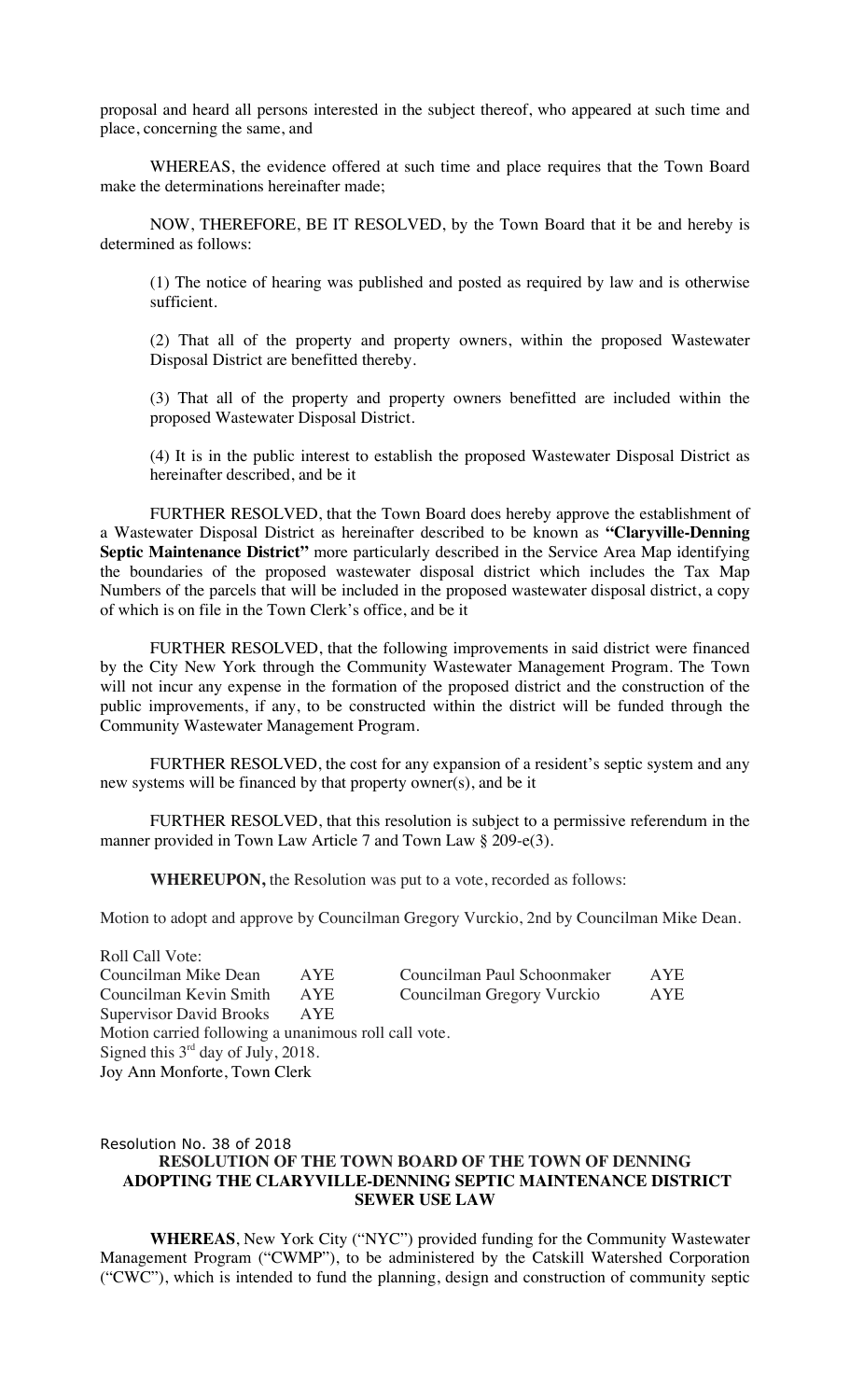systems and/or the creation of septic maintenance districts in the NYC Watershed West of the Hudson River; and

**WHEREAS**, the Hamlet of Claryville, Town of Denning ("Town"), is Identified Community No. 20 of the list of 22 communities lacking community wide wastewater treatment; and

**WHEREAS**, the Town entered into the Participating Community Agreement with CWC for the study, planning, design and construction of a sewage collection system and/or the creation of a septic maintenance district in the Hamlet of Claryville in the Town of Denning (the "Project"); and

**WHEREAS,** in connection with the construction of the Community Wastewater Treatment System, the Town desires to implement a Sewer Use Law governing the use of and connection to the Town's Community Wastewater Treatment System; and

**WHEREAS**, the Town's special counsel has prepared a proposed Claryville-Denning Septic Maintenance District Sewer Use Law; and

**WHEREAS,** the Town Board has reviewed and modified the proposed Claryville-Denning Septic Maintenance District Sewer Use Law; and

**WHEREAS,** the Town Board noticed a Public Hearing held on the **3rd day of July,**  2018 at 6:00 P.M. to provide the public with an opportunity to comment on the proposed Sewer Use Law.

# **NOW THEREFORE, BE IT RESOLVED AS FOLLOWS BY THE TOWN BOARD OF DENNING, ULSTER COUNTY, NEW YORK:**

1. The Town Board has previously determined that the Sewer Use Law will not have a significant impact on the environment and are consistent with the prior SEQRA findings for this project; and

2. That Sewer Use Law being Local Law No. 1 of 2018, is hereby adopted and the Town Clerk (or Town's Special Counsel) is hereby directed to file said Local Law with the Office of the Secretary of State in accordance with State Law.

**WHEREUPON,** the Resolution was put to a vote, recorded as follows:

Motion to adopt and approve by Councilman Mike Dean, 2nd by Councilman Paul Schoonmaker.

Roll Call Vote: Councilman Mike Dean AYE Councilman Paul Schoonmaker AYE Councilman Kevin Smith AYE Councilman Gregory Vurckio AYE Supervisor David Brooks Motion carried following a unanimous roll call vote. Signed this  $3<sup>rd</sup>$  day of July, 2018. Joy Ann Monforte, Town Clerk

Reading of last month's minutes by Town Clerk Joy Monforte. Motion to adopt and approve as read by Councilman Kevin Smith, 2nd by Councilman Gregory Vurckio. All in favor. Motion carried by a 4 to 0 vote.

Correspondence – Supervisor Brooks

- o The monthly donation from the Frost Valley YMCA in the amount of \$8,500.00 has been received and is gratefully acknowledged.
- o NYS has dropped the Town of Denning's Equalization Rate to 16%. This will mean an increase in school taxes. Places are being sold above assessment value.
- o Supervisor Brooks says unfortunately there is very little to be done.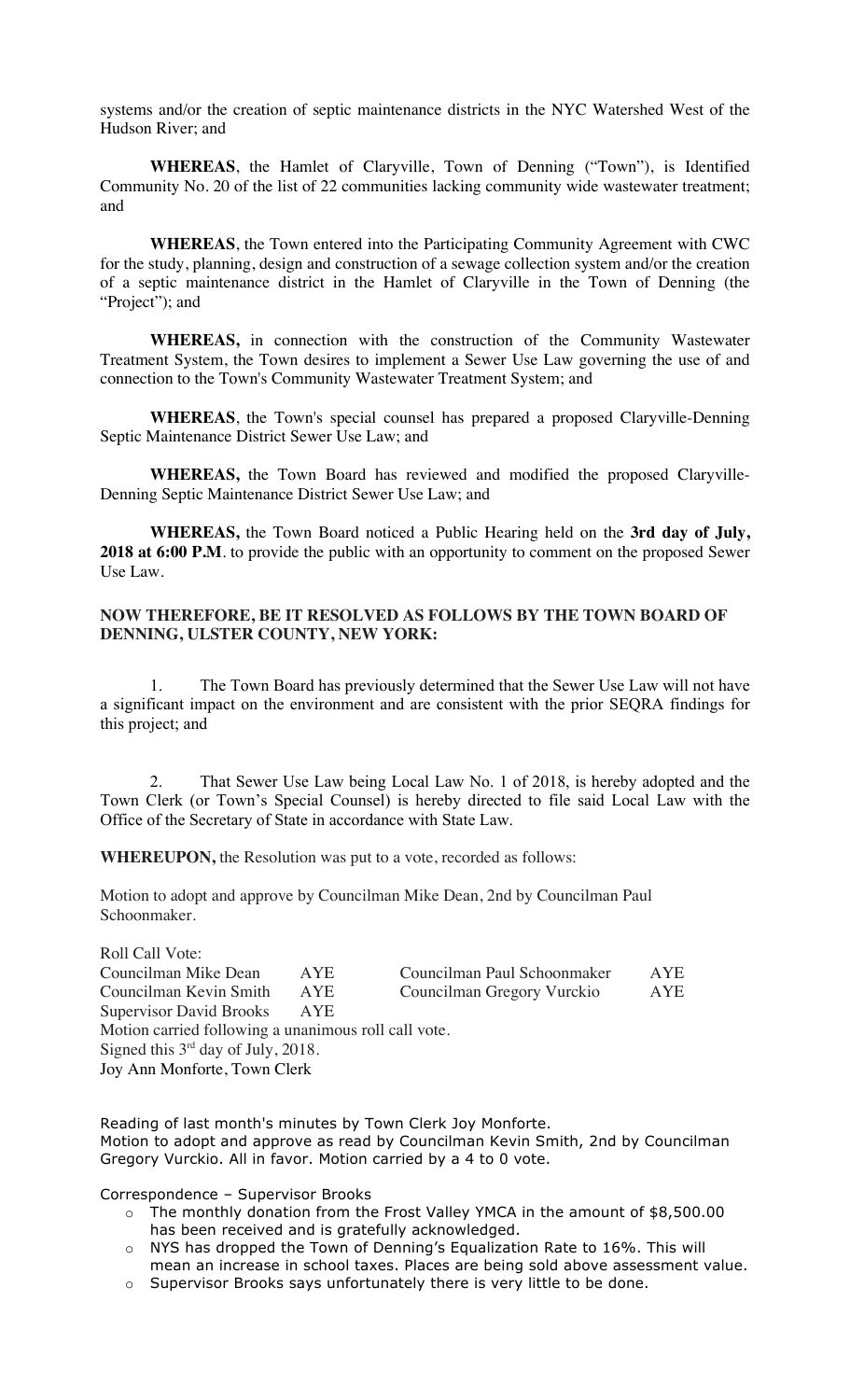- o A letter is read from Assessor Michael Sommer resigning effective today, 7-3-18.
- o Supervisor Brooks will call and speak with him.
- $\circ$  Notification from MVP the increase in health insurance will be 11.69%, the Town is now over the Tax Cap. He comments this is unsustainable.
- o A letter from Judge Follender making the Town use of the NYS SEI program official.
- o Supervisor Brooks reads a request from the Delaware Liquor License Service requesting if the Town Board has any objection to the combining of the Claryville Art Galley and the Claryville Brewery.
- $\circ$  Supervisor Brooks explains that for a floor plan change Town Board approval is required.
- o Resident Lucy Smalls asks if this is and increase in foot print or capacity and she is told no.
- o Supervisor Brooks replies they are basically adding a doorway.

Motion to approve of the Blue Hill Lodge application request by Councilman Gregory Vurckio, 2<sup>nd</sup> by Councilman Mike Dean, All in favor. Motion carried.

# Highway Report by No Report

o Supervisor Brooks comments he is hoping to have the 284 Agreement.

Planning Board Report- by Liaison Councilman Mike Dean

- " No new business before the Board.
- The planning board sent their letter of recommendation to the ZBA regarding the Barnes Road sub division.
- After the meeting they viewed the site on Barnes Road.

Supervisor Comments:

- > Informs the Town Board UCCRA wants to change the rules and regs., they want our metal now.
- $\triangleright$  Councilman Dean asks if they would charge us a pull charge?
- $\triangleright$  Supervisor Brooks responds probably.
- ! Supervisor Brooks informs those present he went to the Blue Hole Saturday and Sunday, the ranges turned away 850 + on Sunday and 550+ on Saturday.
- The road was open, although there were some upset people.
- $\triangleright$  Supervisor Brooks informs all that work will begin on July 9<sup>th</sup> on Frost Valley Road, the S turn project.
- ! Supervisor Brooks states the Sundown Rondout Stream Project, from M. Vaia's to the the bridge, and the raising of the Town Hall will go before the CWC next week.

Supervisor Brooks calls for Councilmen Comments:

- # Councilman Vurckio says he walked to the Blue Hole, Saturday and Sunday as well, and he comments it was very nice.
- ❖ Supervisor Brooks replies he feels the permit system will help.
- # Councilman Paul Schoonmaker thanks both Councilman Vurckio and Supervisor Brooks for all of their efforts on behalf of the Town and it resident to resolve the Blue Hole problem.
- ◆ Councilman Kevin Smith asks if there is any zoning news?
- $\div$  Supervisor Brooks replies he, the planner, is busy with the CF grant applications but will get to us and plans to be done in October.

Supervisor Brooks call for Public Comment:

- $\circ$  Resident George Elias asks about the ash bug and asks if we should be concerned?
- $\circ$  Councilman Mike Dean replies yes, to save a tree a poison must must be injected under the bark and it is extremely expensive. He says there are hardly any left.
- o Supervisor Brooks informs all that Central Hudson is coming to trim the power lines and they will be cutting ten-foot perimeter.
- o Resident Paul Hnatiw inquires as to the status of the issue on White House Road?
- $\circ$  Supervisor Brooks, he was given forty-five days to remedy the situation and it is almost up.
- o Mr. Hnatiw ask what is the next step?
- o Supervisor Brooks responds the Code Enforcement Officer said they will be given a ticket and taken to court.
- $\circ$  Resident Hnatiw also remarks he spoke with Ranger Kreft who told him NYS has lost the battle.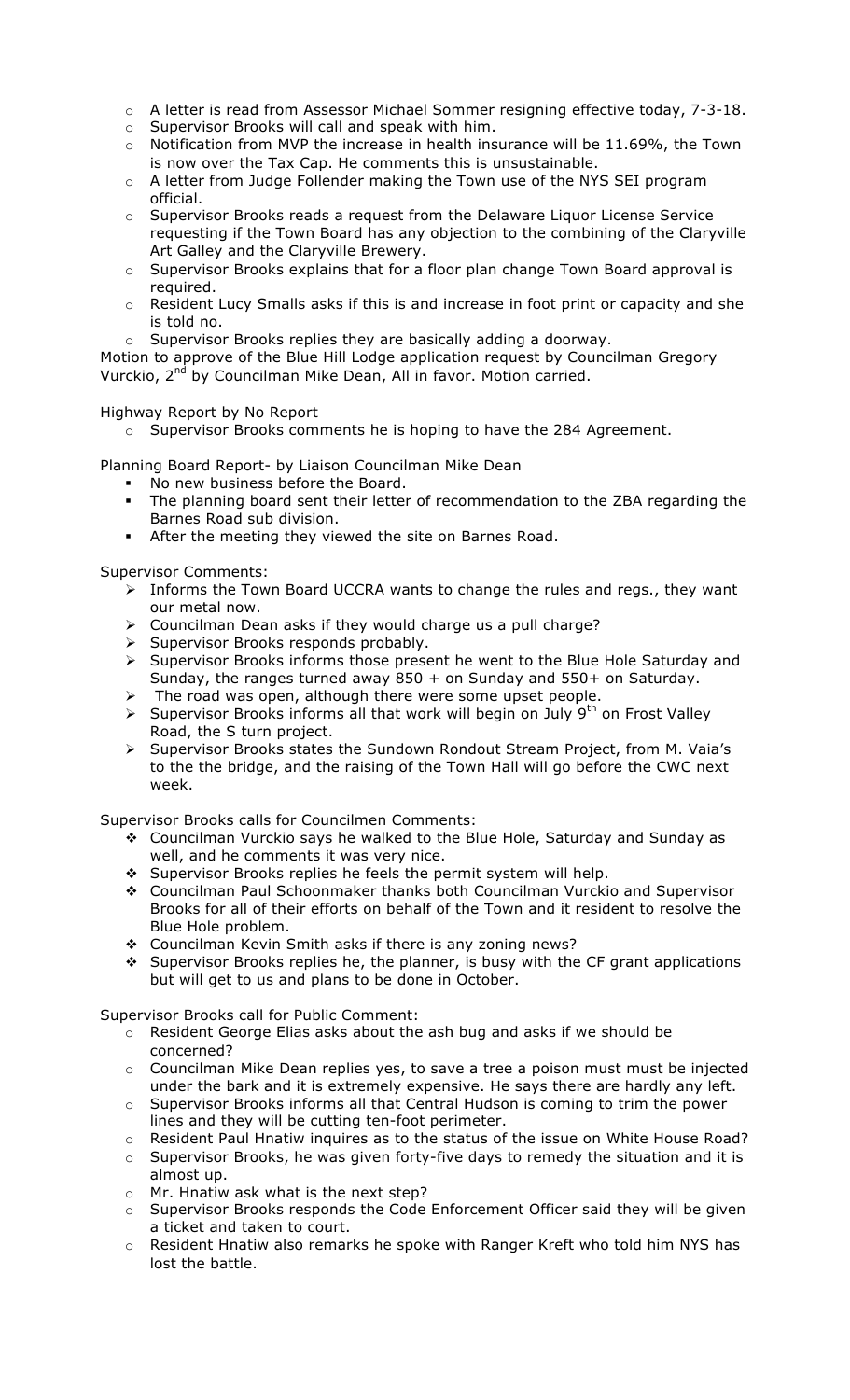- o Discussion opened on people picking up wood and aiding in the spread, however the quarantine has been lifted.
- o Resident Lucy Small asks if Supervisor Brooks can help mediate with the Blue Hill Lodge for their lighting. It shines directly in their bedroom windows and house.
- o The florescent lighting is very bright and on a good portion of the night.
- o Supervisor Brooks will check with the planning board as to see what lighting was approved.
- o Issue of garbage on Greenville Road raised and discussed.

Supervisor Brooks call for any further comments or discussion. There is none.

Motion to adjourn 7:47 by Councilman Gregory Vurckio, 2<sup>nd</sup> by Councilman Paul Schoonmaker, All in favor. Motion carried.

Respectfully Submitted by Joy Monforte, RMC, Town Clerk, July 10<sup>th</sup>, 2018

Next Meeting: Tuesday, July 10<sup>th</sup>, 2018 at 7 pm at the Denning Town Hall.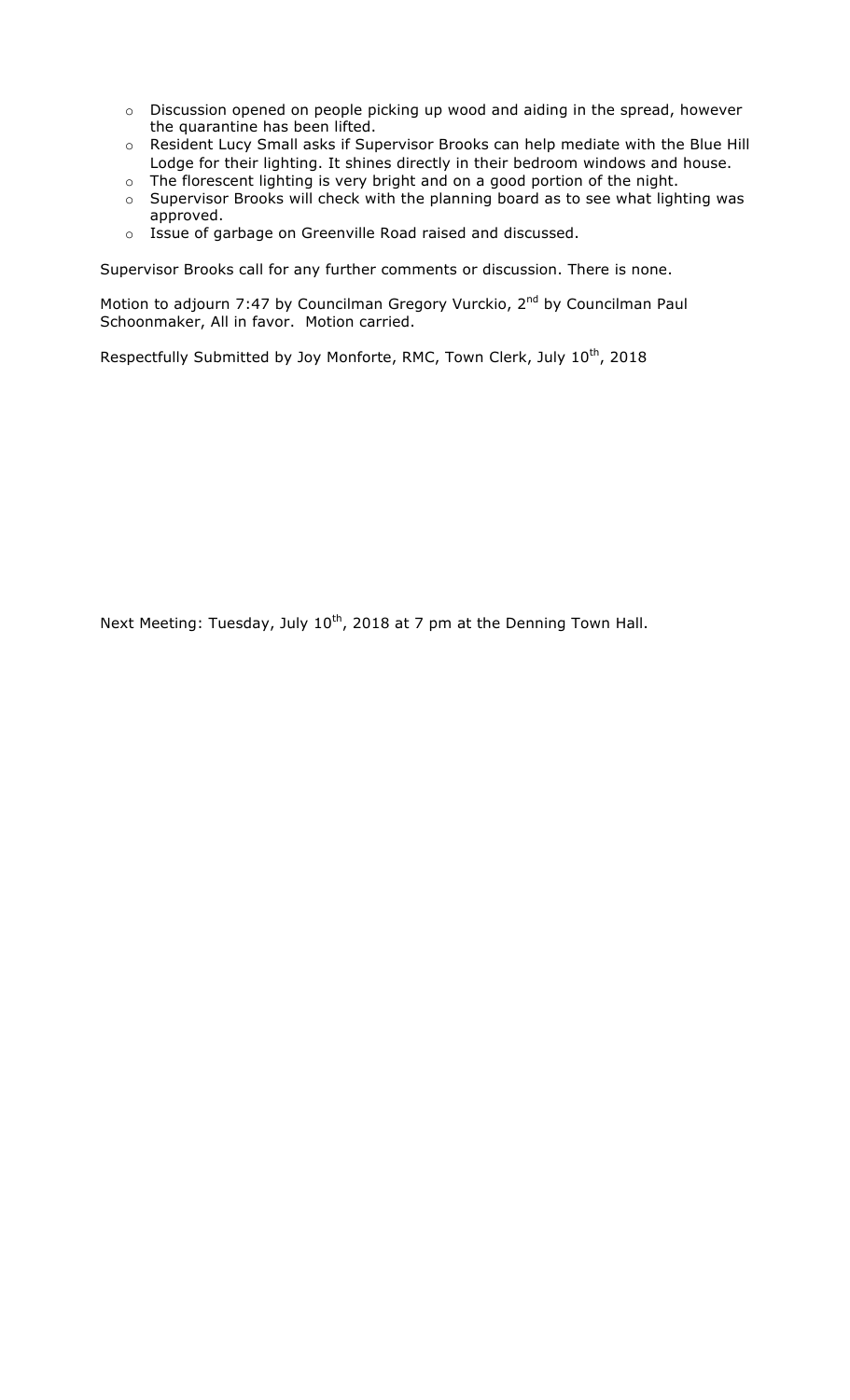# Town of Denning – Town Business Meeting

Meeting held on Tuesday, July  $10^{th}$ , 2018 at the Denning Town Hall. Called to order at 7:00 p.m. by Supervisor David Brooks.

Present: Supervisor David Brooks

Councilmen: Mike Dean, Paul Schoonmaker, Gregory Vurckio, and Kevin Smith Late: Highway Superintendent Dan Van Saders

The Town Clerk Minute Book was signed prior to the commencement of the Town Board Meeting.

The Town Clerk gave the Board members their copy of the agenda, Resolution No. 39 of 2018 and the Budget vs. Actual thru June, 2018.

Pledge of Allegiance

Supervisor Brooks requests a motion to enter into Executive Session for a personnel matter.

Motion made by by Councilman Gregory Vurckio, 2nd by Councilman Kevin Smith, All in favor. Motion carried by a 4 to 0 vote.

- $\triangleright$  Supervisor Brooks gives the background of the issue.
- > Town Board discussion ensues.
- $\triangleright$  Town Board decides to send a registered disciplinary letter to the employee.

Motion to adjourn Executive Session by Councilman Mike Dean, 2nd by Councilman Gregory Vurckio, All in favor. Motion carried by a 4 to 0 vote.

Highway Superintendent Van Saders arrives and opens a discussion on his proposed 284 Agreement.

o Discussion follows.

Motion to accept and approve by Councilman Paul Schoonmaker, 2<sup>nd</sup> by Councilman Kevin Smith. All in favor. Motion carried 4 to 0 vote.

Highway Superintendent Van Saders informs the Town Board; NYMIR has totaled the damaged pickup truck. The Town will receive a check for \$11,016.00. The truck will be picked up and auctioned tomorrow.

Highway Pre Pay Vouchers presented by Superintendent Van Saders. (see Warrant #7PP, voucher #20-21) MVP Healthcare, Inc. DA9060.8 \$7,706.51 Trust & Agency Account DA9030.8 \$680.47 Motion to approve and pay Highway Pre Paid Vouchers by Councilman Gregory Vurckio, 2<sup>nd</sup> by Councilman Paul Schoonmaker. All in favor. Motion carried 4 to 0.

Highway Vouchers presented by Superintendent Van Saders. (see Warrant #7, voucher #109-121) Advance Auto DA5130.4 \$164.99 Callanan Industries DA5110.4 \$169.85, \$736.44 Fleet Pride DA5130.4 \$178.96 Hoffman Equipment DA5130.4 \$400.72. Home Depot Credit Serv. DA5130.4 \$198.95 HO Penn Machinery Co. DA5130.4 \$2,746.03 Mombaccus Excavating Inc. DA5130.4 \$583.81 Monticello Black Top DA5110.4 \$2,800.50 Gary Myers Excavation DA5110.4 \$1,400.00 Shakelton Auto & Truck Center DA5130.4 \$411.62 Superior Building Blue Tarp DA5150.4 \$19.98 Zanetti's Service Center DA5130.4 \$210.00 Discussion and explanation on bills held over from last month. Motion to approve and pay Highway Fund vouchers by Councilman Mike Dean,  $2^{nd}$  by Councilman Gregory Vurckio. All in favor. Motion carried by a 4 to 0 vote.

Discussion opened on the extended warranty and issue with the Freightliner.

Superintendent Van Saders leaves as the highway portion has concluded.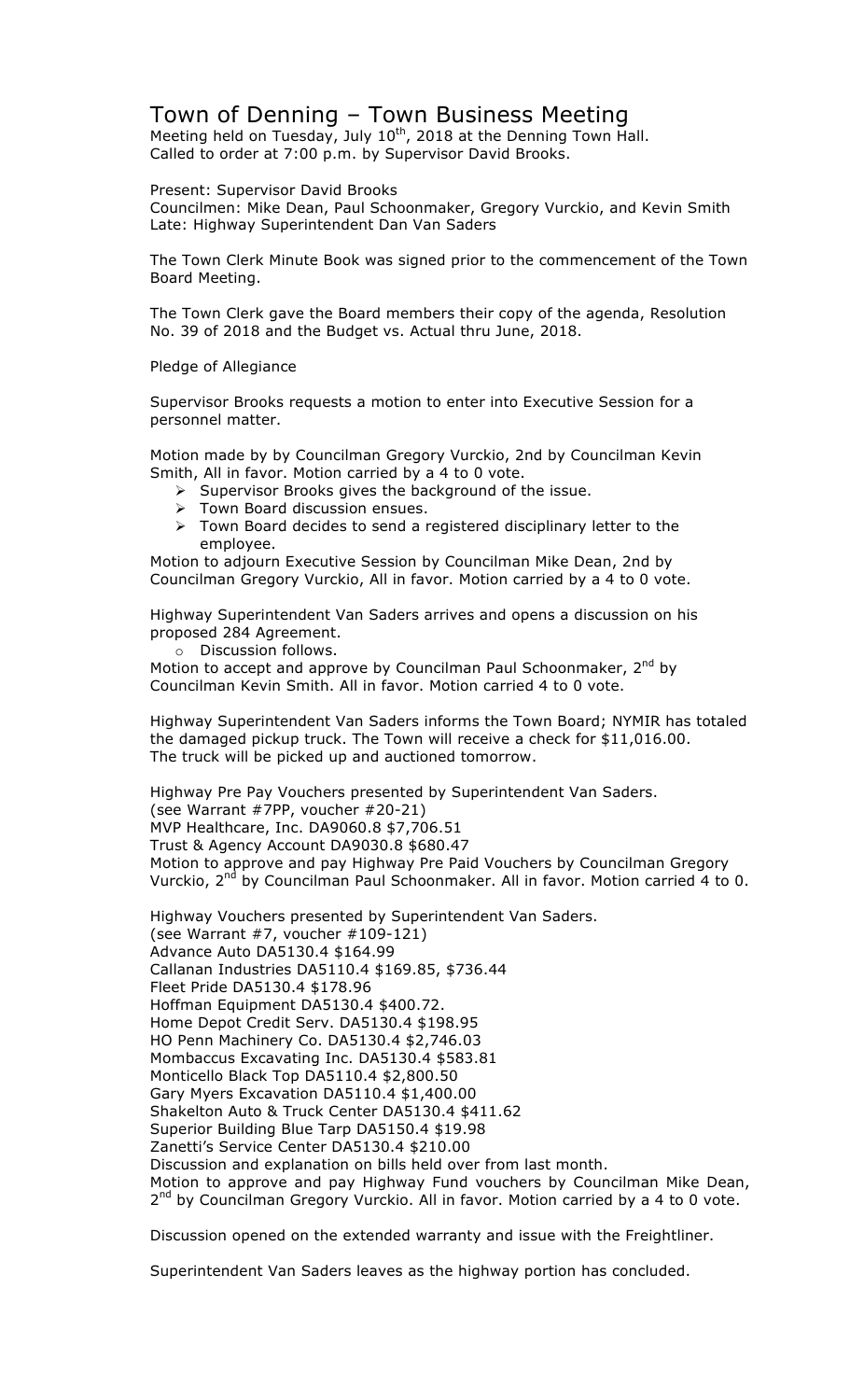General Pre Pay Vouchers presented by Supervisor Brooks. (see Warrant #7PP, voucher (#39-46) Central Hudson A1620.4 \$129.32, A5132.4 \$251.77, A8160.4 \$44.48 Dept. of Treasury IRS A9060.8 \$21.51 MVP Health Care Inc. DA9060.8 \$5,702.17 TWC A1620.4 \$195.34, A5132.4 \$148.65 Trust & Agency Acct. DA9030.8 \$609.06, \$289.55. Motion to approve and paid General Fund Pre Pay vouchers by Councilman Kevin Smith, 2nd by Councilman Mike Dean, All in favor. Motion carried by a 4 to 0.

General Vouchers, presented presented by Supervisor Brooks. (see Warrant #7, vouchers 98-108) Central Hudson A5182.4 \$102.34 Gnome Home Inc. A1355.4 \$39.00, A8010.4 \$21.00 International Code Council A3620.4 \$135.00 Carl Landon A1460.4 \$299.17 MVP Healthcare A9060.8 \$55.00 Joy Monforte A1410.4 \$54.50 NYSDEC Reg. 3 A5132.4 \$300.00 NYSTCA A1410.4 \$75.00 Office of the Comptroller A690 \$25.00 UCRRA A8160.4 \$2,205.23 Karl Von Hassel A3620.4 \$519.00 Motion to approve and pay General Fund vouchers by Councilman Mike Dean, 2nd by Councilman Gregory Vurckio, All in favor. Motion carried by a 4 to 0 vote.

Councilman Vurckio opens a discussion on TWC/Spectrum costs.

Resolution No. 39 of 2018

**WHEREAS** New York State Real Property Tax Law §§ and New York State Municipal Home Rule of Law §authorizes the Town Board to appoint an assessor for the Town, and

**WHEREAS** New York State law requires town assessors to be trained and certified.

**NOW THEREFORE** be it RESOLVED that Michael B. Sommer, residing at 28 Cooper Street, Accord, NY 12404, be appointed as Sole Assessor for the Town of Denning, for a remainder of term appointment of office from July  $10^{th}$ , 2018 to September 30, 2019, with an annual salary to be determined by the Denning Town Board and to be drawn from Assessors Personal Services. (General Fund Appropriations code A1355.1)

**Whereupon**, the Resolution was put to a vote, recorded as follows: Motion to adopt and approve by Councilman Kevin Smith, 2<sup>nd</sup> by Councilman Mike Dean. Roll Call Vote: Councilman Mike Dean AYE Councilman Paul Schoonmaker AYE Councilman Kevin Smith AYE Councilman Gregory Vurckio AYE Supervisor David Brooks AYE Motion carried following a unanimous roll call vote.

Supervisor Comments:

- ! Supervisor Brooks informs the Town Board that he did call UCRRA and they did find florescent bulbs in the trash dumpster, the Town must pay \$5.00 per bulb. He urges all residents to recycle bulbs and rechargeable batteries at Home Depot or other stores which accept them.
- $\triangleright$  Supervisor Brooks informs the Board, Senator Bonacic, called personally, to inform the Town it has been awarded \$50,000.00 for the backhoe.
- > Supervisor Brooks and the Town of Denning Town Board thanks Senator Bonacic for all of his efforts and aid he has put forth for the Town. He will be greatly missed.
- $\triangleright$  Councilman Mike Dean opens a discussion on issues with the grader.
- $\triangleright$  Supervisor Brooks was unaware of any issues until recently and has told Superintendent Van Saders to call a mechanic and get it repaired, before more problems arise.